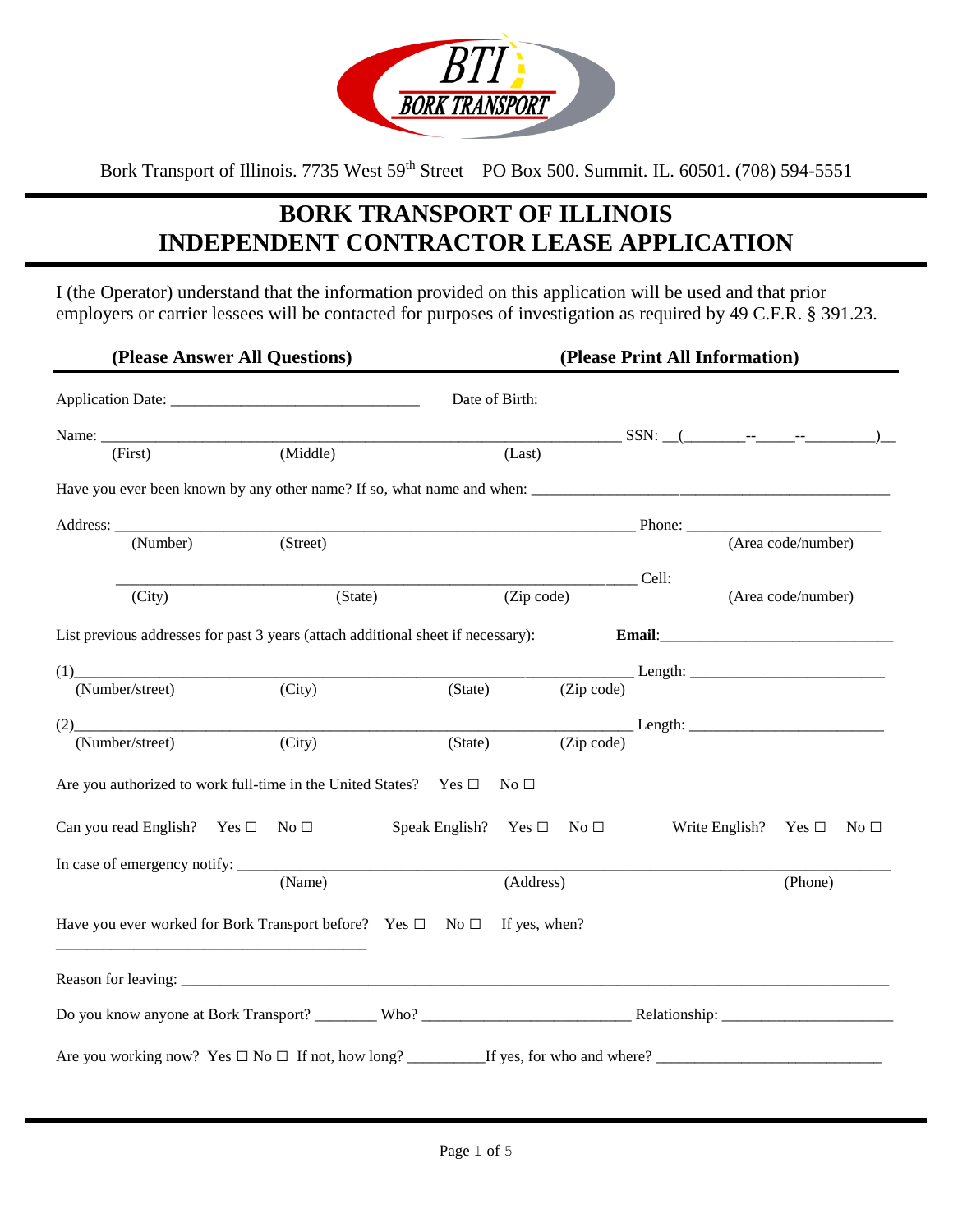### **Education**

| Circle the highest grade completed: Grade School>1 2 3 4 5 6 7 8 High School>1 2 3 4 College>1 2 3 4 |  |  |
|------------------------------------------------------------------------------------------------------|--|--|
|------------------------------------------------------------------------------------------------------|--|--|

Other: \_\_\_\_\_\_\_\_\_\_\_\_\_\_\_\_\_\_\_\_\_\_\_\_\_\_\_\_\_\_\_\_\_\_\_\_\_ Last school attended: \_\_\_\_\_\_\_\_\_\_\_\_\_\_\_\_\_\_\_\_\_\_\_\_\_\_\_\_\_\_\_\_\_\_\_\_\_\_\_\_\_\_\_\_\_\_\_

(Name) (City, State)

# **Physical History**

Is there any reason that you may not be able to perform all of the duties of the position for which you are applying? Yes  $\Box$  No  $\Box$ If yes, please explain:  $\Box$ 

If so, you may volunteer information concerning any accommodation that may be made that would permit you to perform all of the duties of the position for which you are applying herein: \_\_\_\_\_\_\_\_\_\_\_\_\_\_\_\_\_\_\_\_\_\_\_\_\_\_\_\_\_\_\_\_\_\_\_\_\_\_\_\_\_\_\_\_\_\_\_\_\_\_\_\_\_\_\_\_\_\_\_\_\_\_\_\_\_\_\_\_\_\_\_\_\_\_\_\_\_\_\_\_\_\_\_\_\_\_\_\_\_\_\_\_\_\_\_\_\_\_\_\_\_\_\_\_\_\_\_\_

\_\_\_\_\_\_\_\_\_\_\_\_\_\_\_\_\_\_\_\_\_\_\_\_\_\_\_\_\_\_\_\_\_\_\_\_\_\_\_\_\_\_\_\_\_\_\_\_\_\_\_\_\_\_\_\_\_\_\_\_\_\_\_\_\_\_\_\_\_\_\_\_\_\_\_\_\_\_\_\_\_\_\_\_\_\_\_\_\_\_\_\_\_\_\_\_\_\_\_\_\_\_\_\_\_\_\_\_

Date of last D.O.T. physical examination: \_\_\_\_\_\_\_\_\_\_\_\_\_\_\_\_\_\_\_\_\_\_\_\_\_\_\_\_\_\_\_\_\_\_\_\_\_\_\_\_\_\_\_\_\_\_\_\_\_\_\_\_\_\_\_\_\_\_\_\_\_\_\_\_\_\_\_\_\_\_\_\_\_\_

Doctor's name and address:

### **Work History**

#### (D.O.T. requires 10 years past work history) ACCOUNT FOR ALL PAST WORK HISTORY (USE ADDITIONAL SHEETS IF NECESSARY

| <b>EMPLOYER</b> |              | Were you employed in a safety sensitive function subject to<br>DOT Drug and alcohol testing? (circle one) YES<br>N <sub>O</sub> |                                     |           |     |
|-----------------|--------------|---------------------------------------------------------------------------------------------------------------------------------|-------------------------------------|-----------|-----|
| <b>NAME</b>     |              | From<br>MO.                                                                                                                     | YR.                                 | To<br>MO. | YR. |
| <b>ADDRESS</b>  |              | Position Held?                                                                                                                  |                                     |           |     |
| <b>CITY</b>     | <b>STATE</b> |                                                                                                                                 | Subject to FMSCRS? (Circle One) YES |           | NO. |
| PHONE & CONTACT |              | Reason for leaving                                                                                                              |                                     |           |     |

| <b>EMPLOYER</b> |              | Were you employed in a safety sensitive function subject to<br><b>YES</b><br>NO.<br>DOT Drug and Alcohol? (Circle One) |
|-----------------|--------------|------------------------------------------------------------------------------------------------------------------------|
| <b>NAME</b>     |              | From<br>To<br>YR.<br>MO.<br>YR.<br>MO.                                                                                 |
| <b>ADDRESS</b>  |              | <b>Position Held</b>                                                                                                   |
| <b>CITY</b>     | <b>STATE</b> | <b>YES</b><br>Subject to FMCSR? (Circle One)<br>NO.                                                                    |
| PHONE & CONTACT |              | Reason for Leaving                                                                                                     |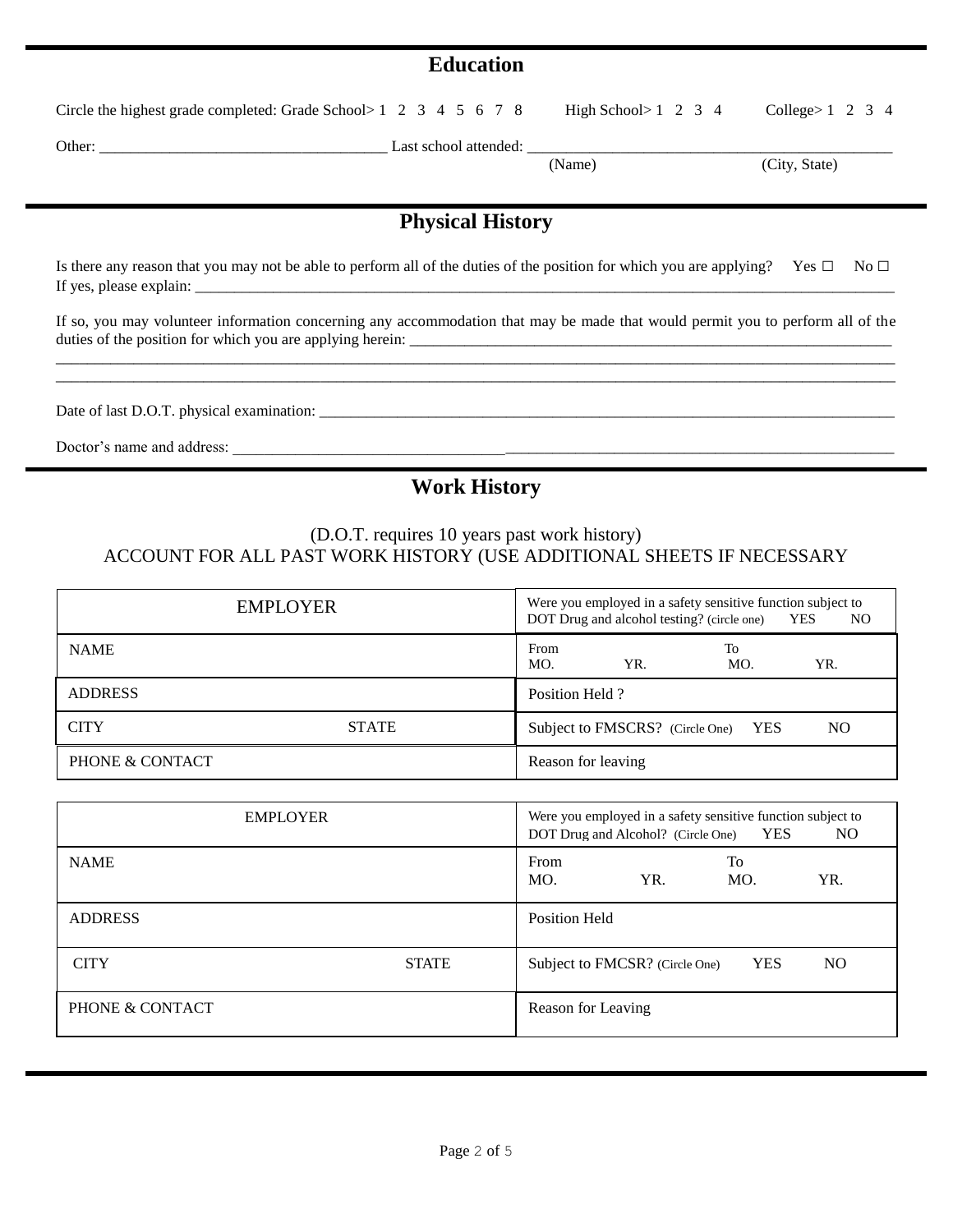| <b>EMPLOYER</b> |              | Were you employed in a safety sensitive function subject to<br>DOT drug and alcohol testing? (Circle One) YES<br>NO |                                    |           |     |
|-----------------|--------------|---------------------------------------------------------------------------------------------------------------------|------------------------------------|-----------|-----|
| <b>NAME</b>     |              | From<br>MO.                                                                                                         | YR.                                | To<br>MO. | YR. |
| <b>ADDRESS</b>  |              | Position held                                                                                                       |                                    |           |     |
| <b>CITY</b>     | <b>STATE</b> |                                                                                                                     | Subject to FMCSR? (Circle One) YES |           | NO. |
| PHONE & CONTACT |              | Reasons for leaving                                                                                                 |                                    |           |     |

| <b>EMPLOYER</b> |              | Were you employed in a safety sensitive function subject to<br>DOT drug and alcohol testing? (Circle One) YES<br>NO. |     |           |     |  |
|-----------------|--------------|----------------------------------------------------------------------------------------------------------------------|-----|-----------|-----|--|
| <b>NAME</b>     |              | From<br>MO.                                                                                                          | YR. | To<br>MO. | YR. |  |
| <b>ADDRESS</b>  |              | Position Held                                                                                                        |     |           |     |  |
| <b>CITY</b>     | <b>STATE</b> | Subject to FMCSRS? (Circle One) YES                                                                                  |     |           | NO. |  |
| PHONE & CONTACT |              | Reason for leaving?                                                                                                  |     |           |     |  |

| <b>EMPLOYEE</b> |              | Were you employed in a safety sensitive function subject to<br>DOT drug and alcohol testing (Circle One) YES<br>NO. |                              |  |
|-----------------|--------------|---------------------------------------------------------------------------------------------------------------------|------------------------------|--|
| <b>NAME</b>     |              | From<br>MO.<br>YR.                                                                                                  | To<br>MO.<br>YR.             |  |
| <b>ADDRESS</b>  |              | Position Held                                                                                                       |                              |  |
| <b>CITY</b>     | <b>STATE</b> | Subject to FMCSRS? (Circle One)                                                                                     | <b>YES</b><br>N <sub>O</sub> |  |
| PHONE & CONTACT |              | Reason for leaving?                                                                                                 |                              |  |

| <b>EMPLOYEE</b> |              | Were you employed in a safety sensitive function subject to<br>DOT drug and alcohol testing? (Circle One) YES<br>NO. |           |            |     |
|-----------------|--------------|----------------------------------------------------------------------------------------------------------------------|-----------|------------|-----|
| <b>NAME</b>     |              | From<br>MO.<br>YR.                                                                                                   | To<br>MO. |            | YR. |
| <b>ADDRESS</b>  |              | Position Held                                                                                                        |           |            |     |
| <b>CITY</b>     | <b>STATE</b> | Subject to FMCSRS (Circle One)                                                                                       |           | <b>YES</b> | NO. |
| PHONE & CONTACT |              | Reason for Leaving?                                                                                                  |           |            |     |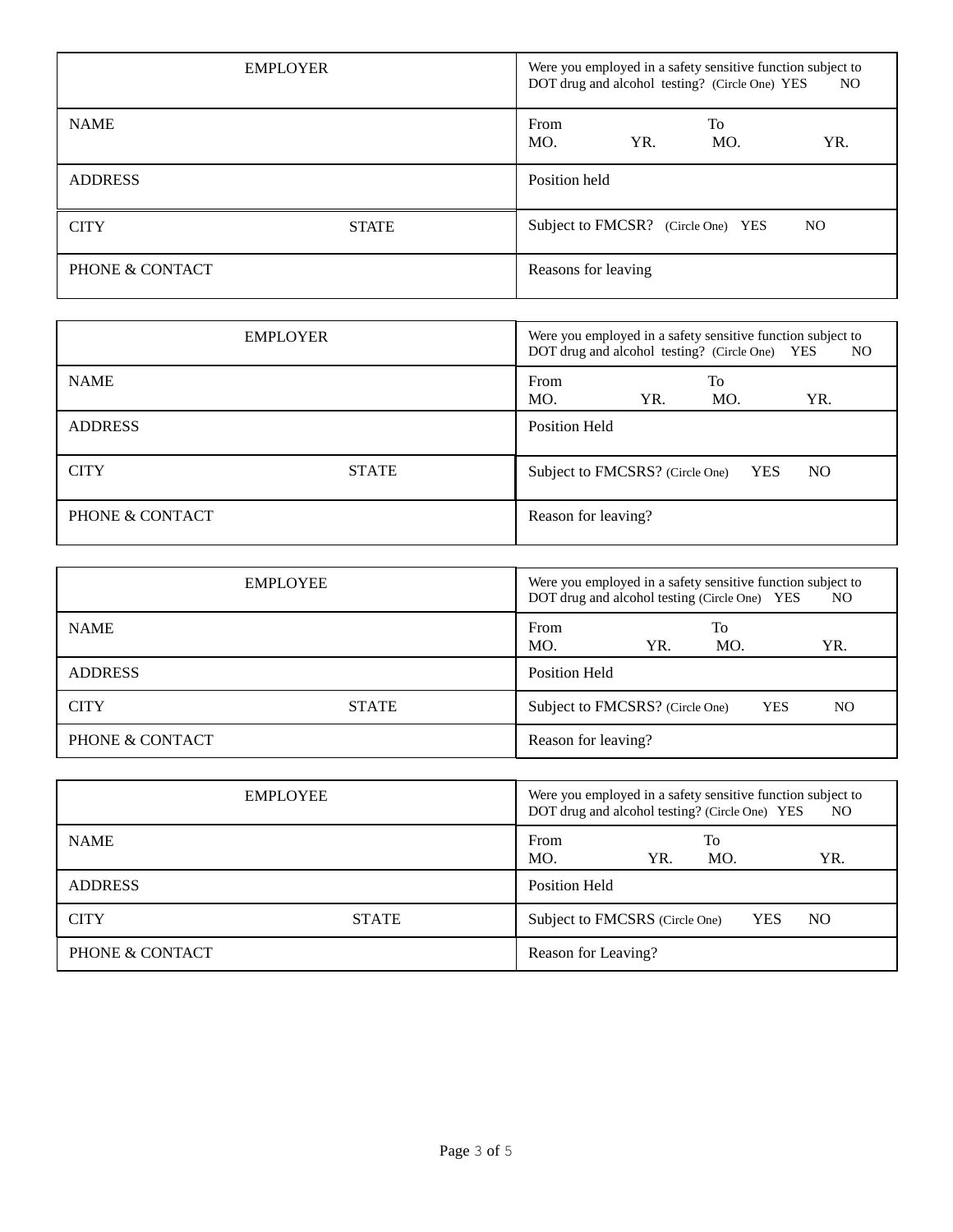## **Driver Qualification**

| Do you presently hold a valid C.D.L. from your state of residency? Yes $\square$ No $\square$             |  |  |
|-----------------------------------------------------------------------------------------------------------|--|--|
| List driver licenses held in past three (3) years:                                                        |  |  |
|                                                                                                           |  |  |
|                                                                                                           |  |  |
| Have you ever been denied a license, permit or privilege to operate a motor vehicle? Yes $\Box$ No $\Box$ |  |  |
|                                                                                                           |  |  |
| Has your license ever been suspended or revoked? Yes $\square$ No $\square$                               |  |  |
|                                                                                                           |  |  |

#### I **Traffic Convictions in Past Three Years**

| <b>Name of Court</b> | Location | Date | <b>Charge</b> | <b>Penalty</b> |
|----------------------|----------|------|---------------|----------------|
|                      |          |      |               |                |
|                      |          |      |               |                |
|                      |          |      |               |                |
|                      |          |      |               |                |
|                      |          |      |               |                |
|                      |          |      |               |                |

| Have you ever been convicted of reckless driving, unsafe driving or DWI? Yes $\Box$ No $\Box$ Explain: |
|--------------------------------------------------------------------------------------------------------|
| Have you ever been convicted of any drug related offenses? Yes $\Box$ No $\Box$ Explain:               |
| Have you ever been convicted of a felony? Yes $\square$ No $\square$<br>Explain:                       |

## **Safety Awards**

Indicate below any awards you have received for safe driving, and from whom:\_\_\_\_\_\_\_\_\_\_\_\_\_\_\_\_\_\_\_\_\_\_\_\_\_\_\_\_\_\_\_\_\_\_\_\_\_\_\_\_\_\_\_\_\_\_

# **Over the Road Driving Experience**

\_\_\_\_\_\_\_\_\_\_\_\_\_\_\_\_\_\_\_\_\_\_\_\_\_\_\_\_\_\_\_\_\_\_\_\_\_\_\_\_\_\_\_\_\_\_\_\_\_\_\_\_\_\_\_\_\_\_\_\_\_\_\_\_\_\_\_\_\_\_\_\_\_\_\_\_\_\_\_\_\_\_\_\_\_\_\_\_\_\_\_\_\_\_\_\_\_\_\_\_\_\_\_\_\_\_\_\_\_\_

| <b>Type of Equipment</b> | <b>Number of Years Experience</b> | <b>Number of Miles</b> |
|--------------------------|-----------------------------------|------------------------|
| Tank Truck               |                                   |                        |
| Other:                   |                                   |                        |
| Other:                   |                                   |                        |
| Other:                   |                                   |                        |